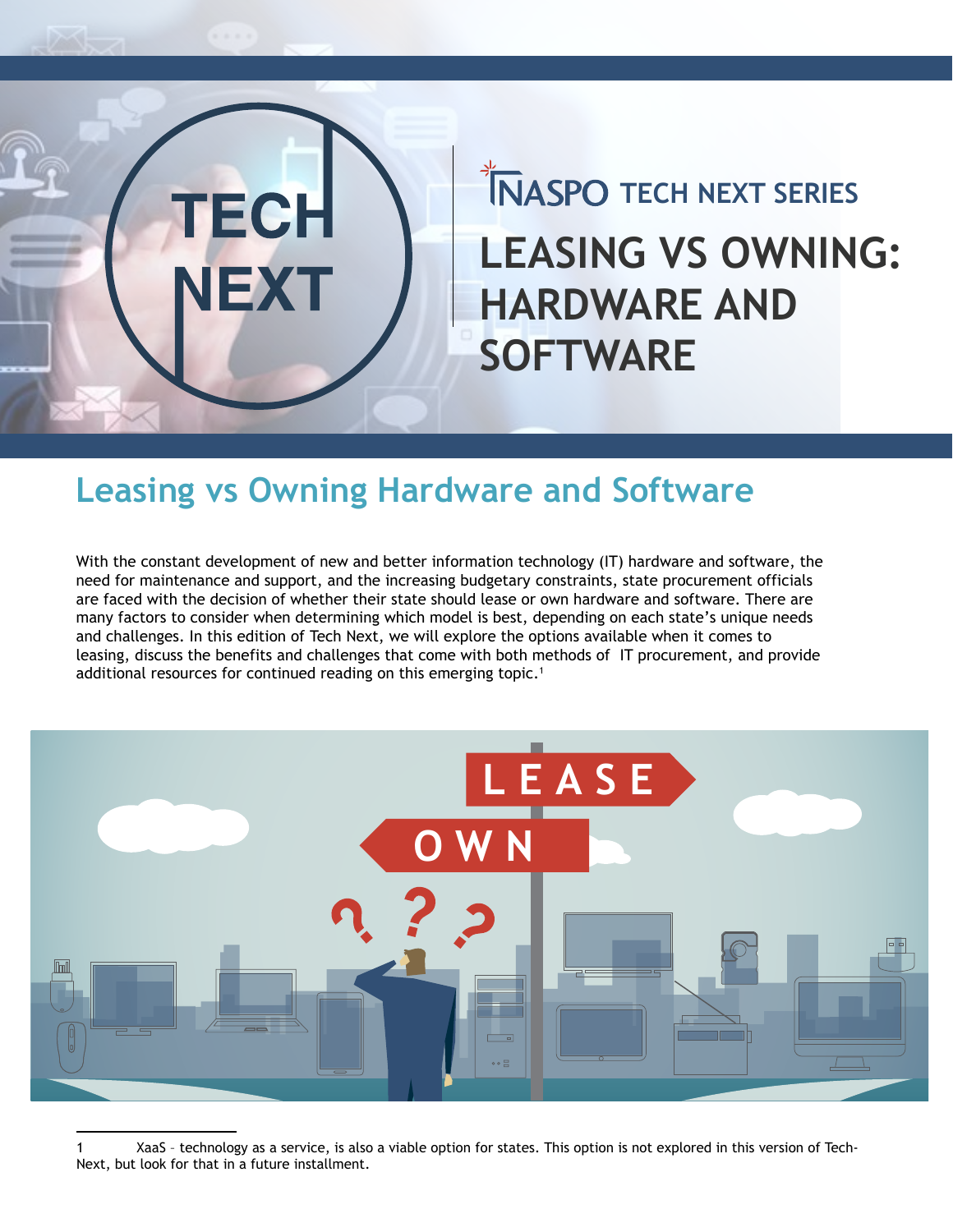## **QUICK FACTS**

Average lease term is 36 months for desktop computers and 24 months for notebook computers

IBISWorld's "Benchmark Price" for a computer lease is \$19.97 per month for 36 months, or \$718.92 total

Key pricing factors include the model of the computer, functionality, length of lease, and additional services requested

Average purchase is \$361 price for laptops in 2017 is \$1,100; prices range widely from \$200 to \$5,000 per laptop.

Average purchase price for desktop computer in 2017 **Leasing Options**

**Capital Leases** –The vendor (lessor) transfers ownership of the equipment to the state (lessee) at the end of the lease. Payments are spread over time and modeled after a loan. The state (lessee) assumes some of the risks in order to receive the benefit of usage. The equipment is typically capitalized in the IT department's financials and depreciated over time, and there is usually a "buyout" option at the end of the lease which is at or below fair market price for the equipment. The lease agreement may or may not address required repair, maintenance, and/or upgrades to the equipment over the lease duration, but those items should be considered in the total cost of ownership. Traditional finance companies may not offer finance packages on hardware and/or software, while some large-scale technology companies offer financial packages through specialized financial institutions.

**Operation Lease** – The state (lessee) is only paying for the use of the equipment from the vendor (lessee), and will not own at the end of the lease. Payments are predictable and steady over time, with an option to review and/or trade in the equipment at the end of the lease. Typically, repair, maintenance, and/or upgrades are included as a part of the rental cost and the risk remains with the vendor (lessor). There may also be a "buyout" option for the state at the end of the lease.

**Hybrid Leases** – The state (lessee) pays for the equipment based on usage. There is an option to increase capacity as required; however, decreases may not be allowable under the agreement. Payments are usually predictable, but can be variable. Storage costs should be considered carefully.

Desktop computer leasing prices are forecast to decline at an average annual rate of 2.1% every year until

Laptop purchase 2019 prices are forecast to decline at an average annual rate of 2.4% every year until 2020.

Information provided by IBISWorld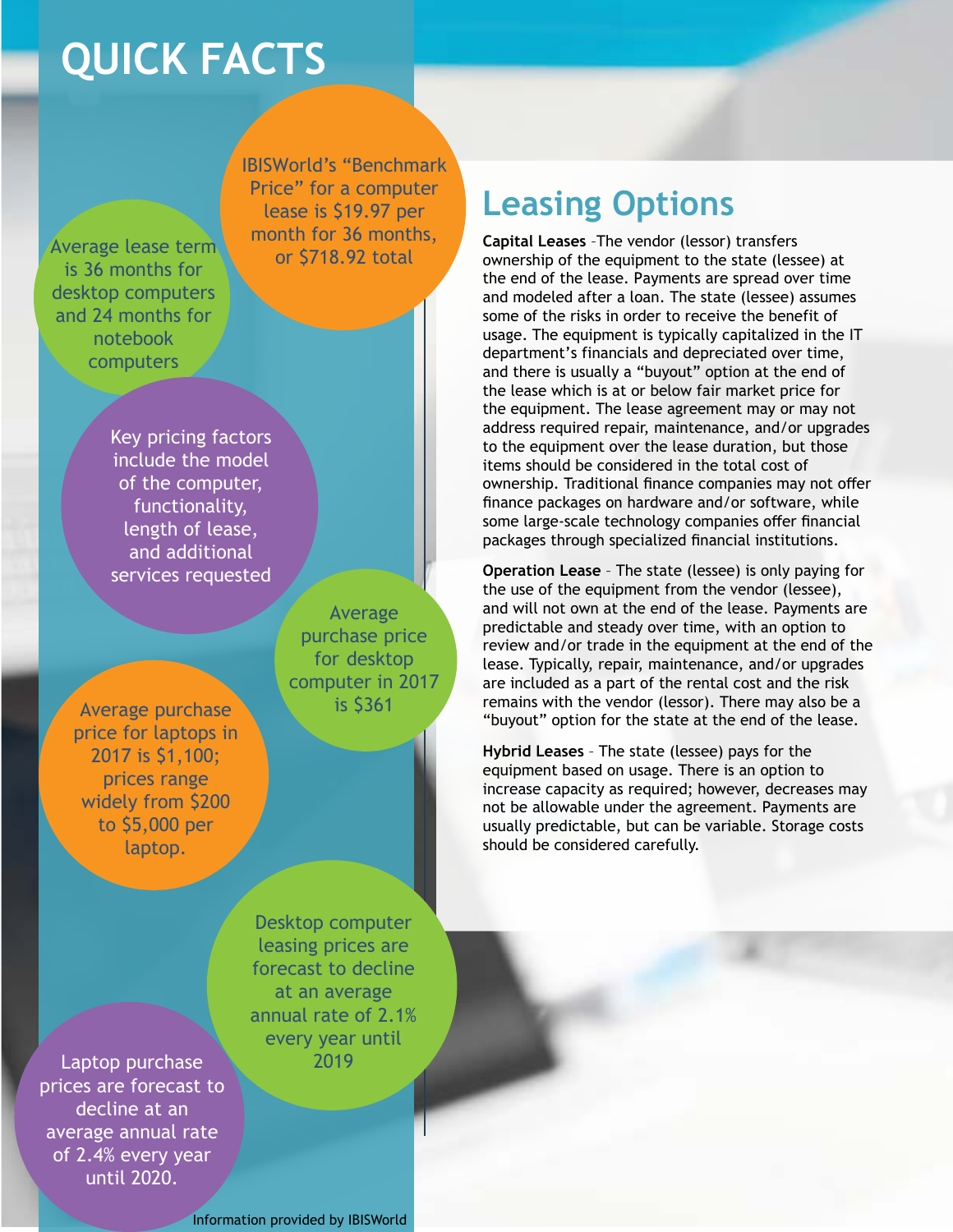## **Considerations: To Buy or Lease? The RFI/RFP Process**

Buying or leasing IT each presents unique benefits and challenges. Like many other procurement decisions, determining which method is best will depend on the specific needs and budget of the state or agency at the time of purchase/ lease, and the current market conditions. Full exploration of both options may be needed to make the best decision. State procurement officials will want to consider producing one or multiple solicitations that request information and pricing to decide which method best meets the state's needs. This approach will allow the state to compare options and determine the best method for the given procurement. The goal, as always, is to promote maximum competition and yield the most useful information for the negotiation process.

#### **Cost**

Each time hardware and software need to be updated or replaced, budget and cost control are concerns that must be addressed. When buying IT, it is important to be aware that any large purchase being made at one time can take up a large portion of budgeted resources and procurement team allocation. Of course, budgeting for a large purchase at one time can be done, especially when most states have a set budget for one fiscal year at a time, but must be planned for. Buying also comes with the cost of disposal—computers and other hardware are not "landfill" materials and must be disposed of in an environmentally responsible way. If the hardware can be reused or resold, there is often a cost for wiping the system and reinstalling the basic operating system, and minor costs associated with handling surplus property such as warehousing and resale costs.

Leasing has gained some ground in recent years as a viable option for states when budget constraints did not provide for a large purchase of hardware and software. Smaller, predictable payments can sometimes provide a way for the state to obtain what it needs without sacrificing quantity or quality. When leasing, the same budget concerns for upfront costs exist as for buying—although not as large—as leases often come with administrative or upgrade fees. Further, a lease often extends beyond the one year of known budget, so procurement officials and agencies must consider the cost impact over the life of the lease, and what happens if the legislature fails to appropriate funding to cover lease costs. Additionally, payment plans, even with zero percent interest, are a possibility for major leases, but may still need to be treated as finance agreements based on states' procurement codes and statutes.

With buying or leasing hardware and software, there should also be consideration for staff time, in terms of research, review, and negotiation phases, as well as the cost-potential of early termination fees in both types of contracts. Other operational considerations include encumbrance, accounting, and payment disbursement requirements for lease payments.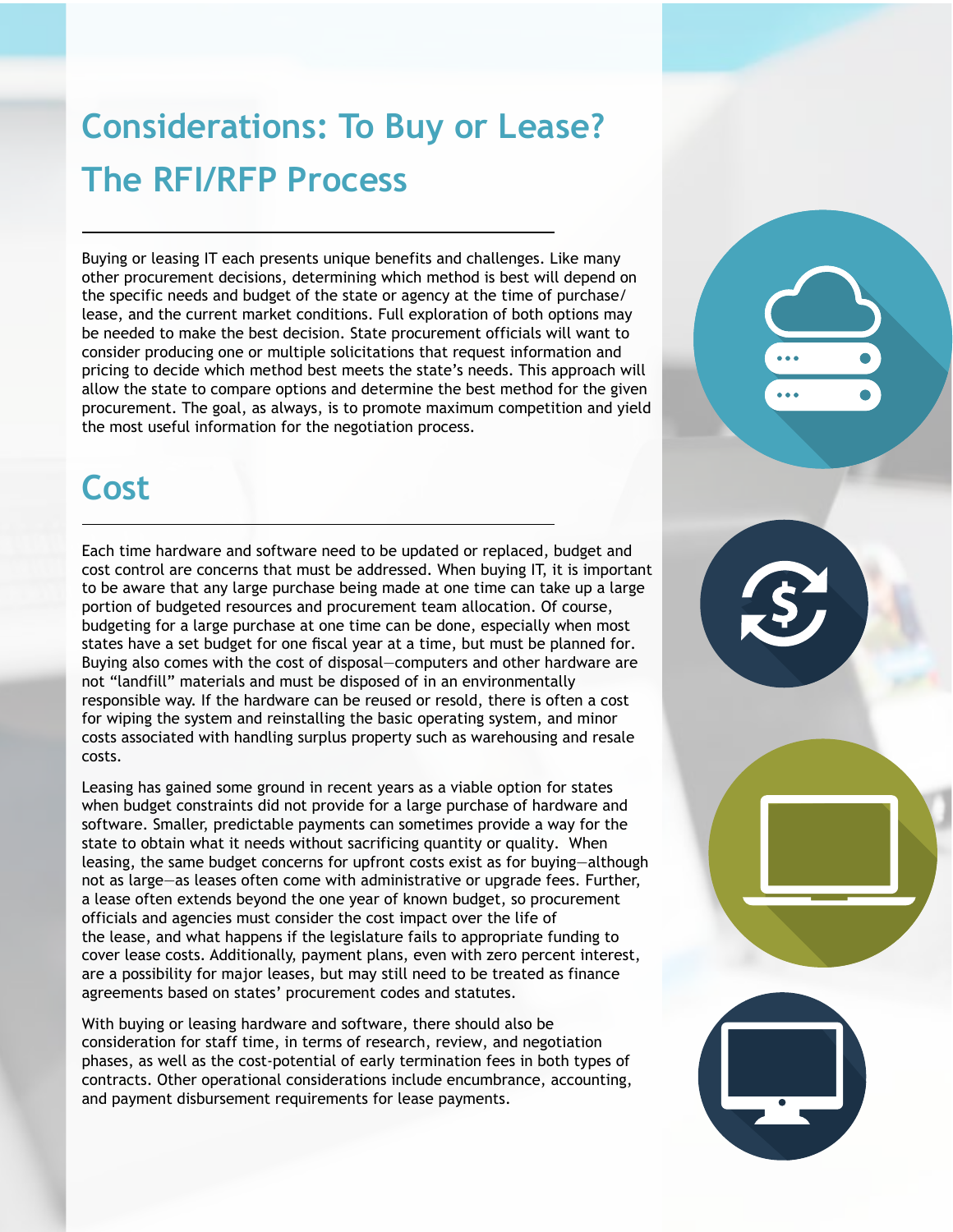### **Lifespan and Replacement**

Most states are moving toward open-ended contracts for their hardware and software, since these are repetitive need items, and re-bidding is not necessary every time a purchase needs to be made. However, new mandates or standardization requirements could mean a re-bid, depending on the specific changes made or substantial changes in the market.

Without an open-ended contract, replacing purchased hardware and software due to breakage or changes in required functionality may mean having to go through the procurement process again. Upgrades are typically not included in purchase deals, but can be negotiated or added. For example, the contract could be a five-year agreement with annual renewal and upgrade options.

Leasing could mean that hardware and software is replaced or upgraded automatically and/or annually, or at the end of the contract, based on the terms and conditions. This process can lead to the state's ability to obtain the "best in class" technology. However, it can also mean additional fees, increased monthly pricing, and/or other upfront costs. Additional fees for upgrade allowances can increase overall costs, but also provide an opportunity to set a fixed fee as a costcontrol measure. Technology becomes outdated quickly, and leasing with allowance for upgrades may help keep the state in line with the rapid pace of innovation.

### **Security, Maintenance and Repair**

Cybersecurity is always a major concern when purchasing or leasing IT. Security integrity can be maintained through upgrades with hardware and software, no matter the procurement model, depending on terms and conditions of the contract. Further, the security environment and the enterprise architecture of the state must be understood and considered carefully, regardless of the options for how to procure.

Purchasing IT from standardized vendors or in standardized models/configurations creates the opportunity to train in-house staff on hardware repair; however, warranties may require that the work be performed by certified technicians. States must then consider whether to certify their own technicians, or outsource repairs. Warranties are available based on the terms and conditions of the contract. Retraining of in-house technicians might be required as hardware and software is replaced, e.g. moving from Windows-based systems to Apple operating systems.

When leasing, repair needs are generally handled by the manufacturer, who most likely employs certified technicians. This may reduce training and certification costs for the state. The cycle time for repairs should be made clear by contract terms and conditions to prevent unnecessary delays in state services; states can consider a "loaner" provision in their contract to allow for continued use of the computer systems while repairs are being made. Moving to a leasing model with outside technicians may mean having to redistribute in-house IT staff who have been serving as technicians.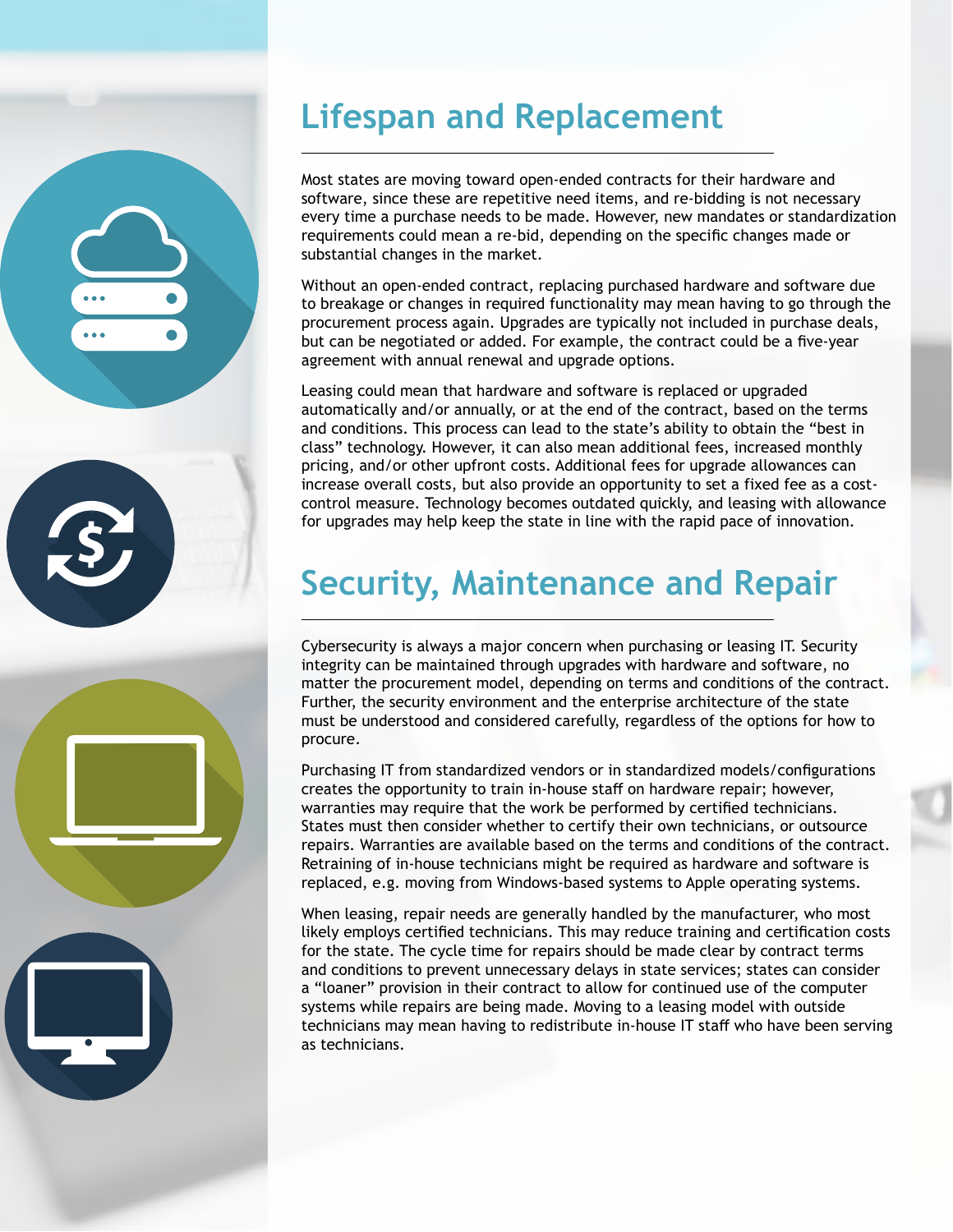### **Owning or Leasing Hardware & Software Questions to Consider:**

What is the current hardware/software need?

What are the budget constraints/amounts?

Which model – leasing or owning - fits best within the state's enterprise architecture framework?

Which model provides the best options when it comes to cybersecurity?

What should be included in the RFI/RFP to yield the best information for comparing the options to buy or lease?



Is a multiple solicitation appropriate?

If leasing is the best option, which leasing model is most appropriate for the procurement at hand?

#### **For each option—buying versus leasing:**

- What is the procurement team allocation required?
	- What is the cost of disposal?
- What are the early termination fees?
- What is the availability for upgrades on the hardware/software?
- Is the state getting the most innovative or "best in class" technology?
- How will repairs be addressed?
- Who will perform maintenance on the hardware/ software?
- What are the available warranties and requirements to maintain the warranty?